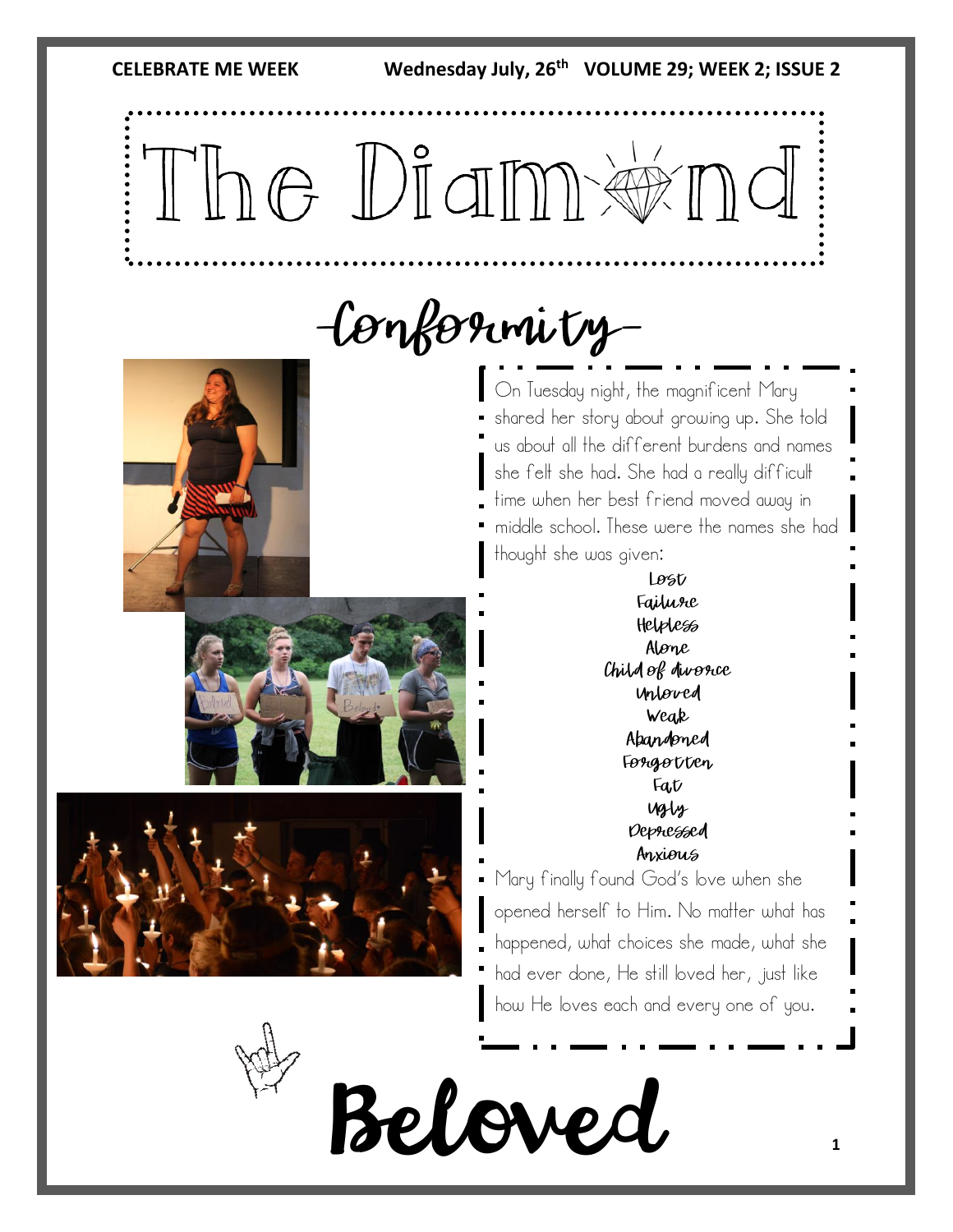

On Tuesday afternoon we heard from Ben, Kacy, and Alexis. They shared with us the different choices and decisions they've made in their past and what the consequences, good or bad, were. Ben spoke about his decision to go to CMW as a camper and then as a staffer. Kacy shared about her decision to attend a party as a freshman in high school. Alexis chatted about her friend choices and the decision to change her friend group. The panel discussed how we will all be put in difficult places when we will have to make hard decisions, but with the help of our CMW toolbox, we can make the best choices.

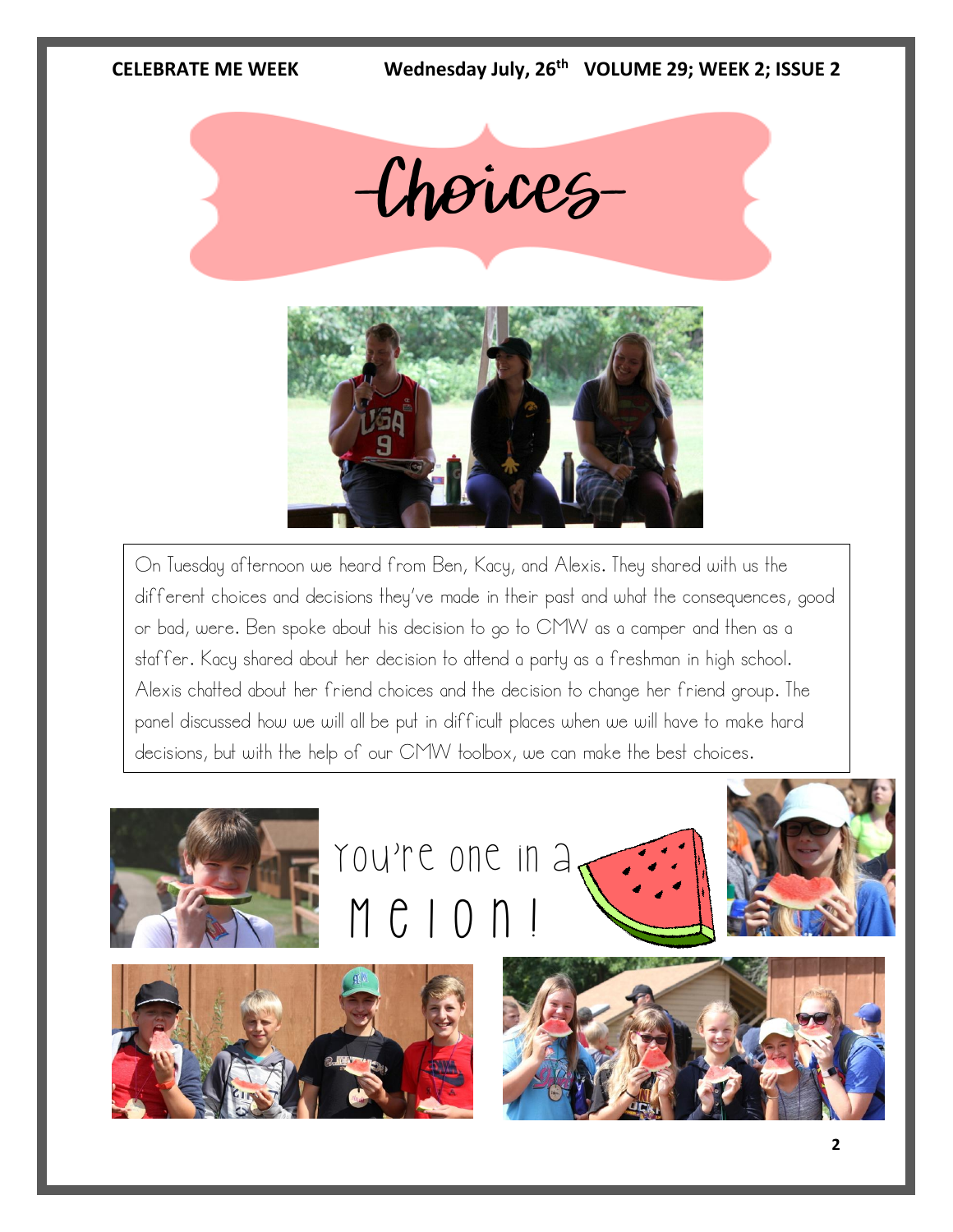# Meet the cabins!

## Cabin 6

If you were given a time machine, what year would you travel to? Brady- 1942, I'm interested in WW2 Justin C- 3000, I want to see the new stuff of the future Tim- 2004, a lot of people that I've lost would still be here Derek- 4000, to see how the technology and environment changed Justin G- 2004, I would like to go to when I was born Connor- 2083, I want to see the new inventions Luke- 3017, to see what it's like in 100 years Zale- 1980, I want to see old time NBA players play



Cabin A What is your favorite dance move? Dakota- Dab Raiden- Whip Axle- Shuffle Kelton- Egyptian Mummy Garrett- The Worm Simon- Sprinkler Evan- Dab Seth- Shopping Cart

### Cabin 1

If you could be a board game, what would you be? Audrey- Monopoly Maddie- Clue Alexa- The Game of Life Anna- Clue Reagan- Sequence Ava- Sorry Kalina- Clue Jana- Mastermind